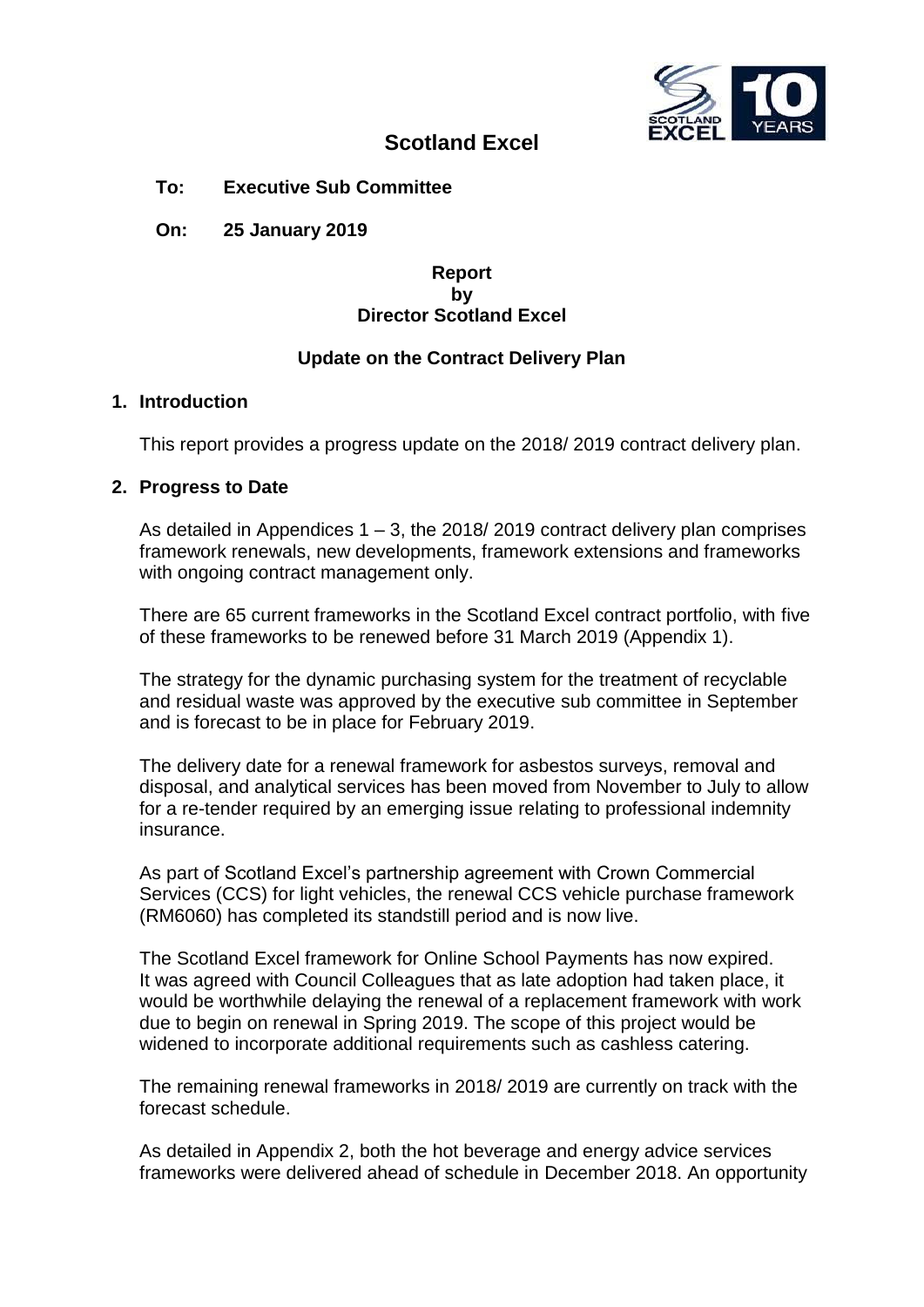assessment been conducted for vocational training service providers and this will now no longer be tendered by Scotland Excel.

A further ten of the frameworks on the current portfolio have extension options that were likely to be exercised in 2018/ 2019 with all ten of these extensions already approved (Appendix 3).

Overall, efficiencies delivered to date in 2018/ 2019 are 4.4%, which is above the 2-4% forecast savings range.

In addition to the activity detailed in Appendices 1 -3, Scotland Excel is exploring the benefits of further collaborative procurement across high spend, critical service areas of adult social care and construction.

Scotland Excel has finalised the procurement strategy for care and support services. In 2018-2019, Scotland Excel will continue to work with a range of partners to implement the procurement strategy.

In 2018/ 2019, Scotland Excel will also deliver a new sourcing strategy for care home services for older people. This strategy, again co-produced with stakeholders, will build on current best practice and complement local strategic commissioning plans.

The first generation new build residential construction framework is progressing well. The framework will support councils to deliver new affordable houses in line with Strategic Housing Investment Plans (SHIPs). A strategy has now been agreed with councils and the first of a two-stage tender procedure was issued in December 2018. The procurement exercise remains on course for going live in August 2019.

Scotland Excel, working in partnership with the Digital Office, released a prior information notice (PIN) for market engagement across a range of projects to drive digital transformation across Scotland. A further Prior Information Notice was subsequently released to notify the market place regarding a replacement Social Work Case Care Management System. A Technical panel comprising of ICT colleagues from within councils has been derived and two meetings have now taken place to work on the ITT specification requirements. It is anticipated that this ITT will be released in January 2019.

### **3. Conclusion**

Members are invited to note the progress made to date.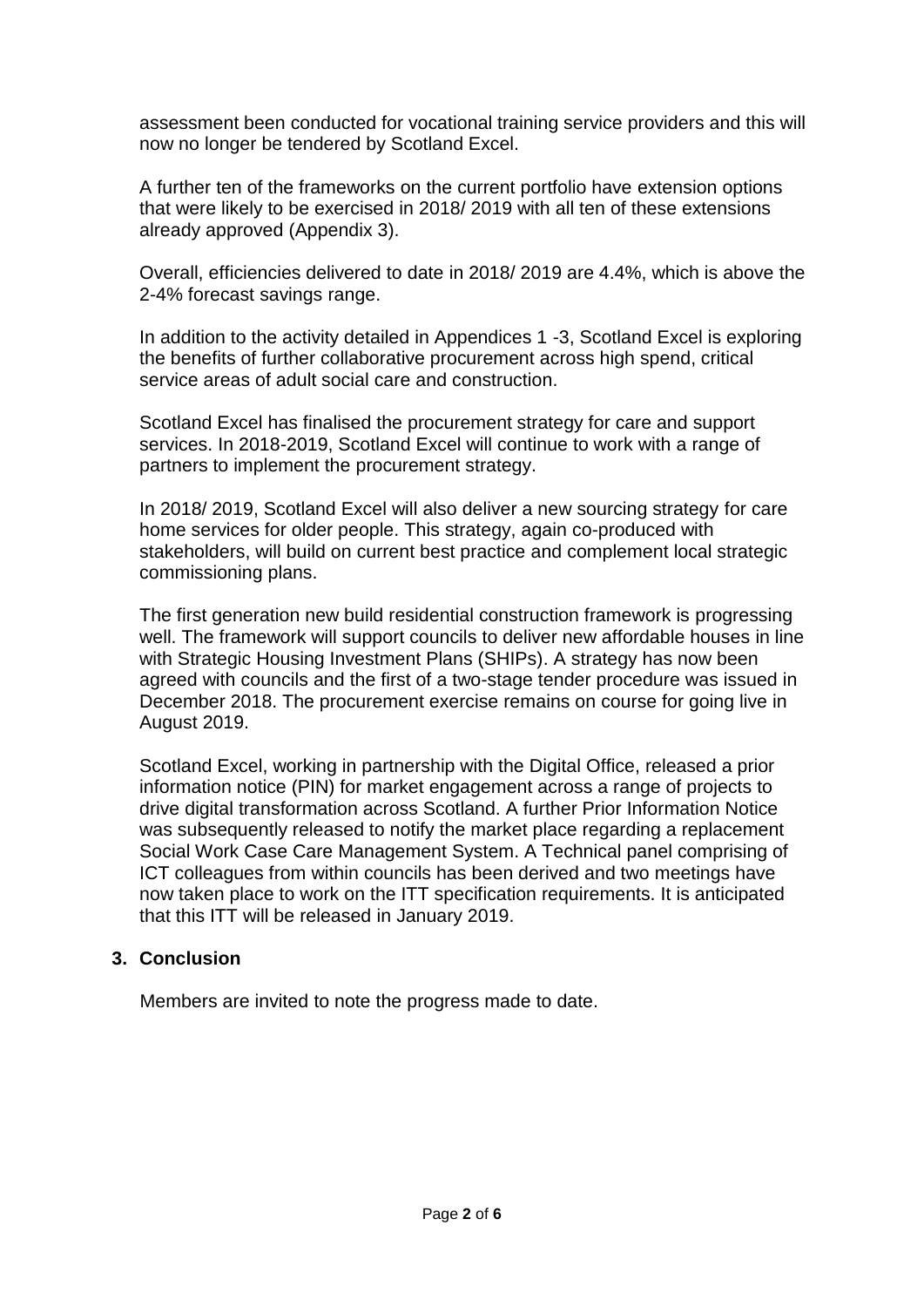## **Appendix 1 - List of contracts to be renewed**

| Service                                            | <b>Estimated Annual</b><br><b>Collaborative Contract</b><br>Opportunity | <b>Activity</b> | Original<br><b>Forecast</b><br><b>Date</b> | <b>Previous</b><br>Forecast<br><b>Date</b> | <b>Delivered</b><br>Date | <b>Latest Forecast</b><br>Date if Different Savings Range | <b>Forecast</b> | <b>Delivered</b><br><b>Savings Forecast</b> | <b>Comments</b>                                                                  |
|----------------------------------------------------|-------------------------------------------------------------------------|-----------------|--------------------------------------------|--------------------------------------------|--------------------------|-----------------------------------------------------------|-----------------|---------------------------------------------|----------------------------------------------------------------------------------|
| Treatment Of Recyclable &<br><b>Residual Waste</b> | 25,000,000                                                              | Renew           | Jun-18                                     | Feb-19                                     |                          |                                                           | $2% - 4%$       |                                             | Paper to be presented to Executive Sub Committee<br>on 25 January 2019           |
| <b>Street Lighting Materials</b>                   | 35,000,000                                                              | Renew           | Jul-18                                     |                                            | Aug-18                   |                                                           | $2% - 4%$       | 13.0%                                       | Framework is live                                                                |
| Salt                                               | 16,250,000                                                              | Renew           | Jul-18                                     |                                            | $Jun-18$                 |                                                           | $2% - 4%$       | $-11.1%$                                    | Framework is live                                                                |
| Road Maintenance Materials                         | 2,500,000                                                               | Renew           | Jul-18                                     |                                            | Aug-18                   |                                                           | $2% - 4%$       | 2.0%                                        | Framework is live                                                                |
| Roadstone                                          | 5,000,000                                                               | Renew           | Jul-18                                     |                                            | Jun-18                   |                                                           | $2% - 4%$       | 13.3%                                       | Framework is live                                                                |
| Social Care Agency Workers                         | 20,000,000                                                              | Renew           | Aug-18                                     |                                            | Jun-18                   |                                                           | $2% - 4%$       | N/A                                         | Framework is live                                                                |
| Fresh Meat, Cooked Meats &<br>Fresh Fish           | 10,000,000                                                              | Renew           | $Oct-18$                                   |                                            | Jun-18                   |                                                           | $2% - 4%$       | 2.3%                                        | Framework is live                                                                |
| <b>Washroom Solutions</b>                          | 3,500,000                                                               | Renew           | Oct-18                                     |                                            | Aug-18                   |                                                           | $2% - 4%$       | 0.0%                                        | Framework is live                                                                |
| Asbestos                                           | 12,000,000                                                              | Renew           | <b>Nov-18</b>                              | Jul-19                                     |                          |                                                           | $2% - 4%$       |                                             | Strategy in development                                                          |
| <b>Online School Payments</b>                      | 2,500,000                                                               | Renew           | <b>Dec-18</b>                              | Dec-19                                     |                          |                                                           | $2% - 4%$       |                                             | Plan delayed to incorporate additional requirements                              |
| Road Signage Materials                             | 1,250,000                                                               | Renew           | Dec-18                                     |                                            | Oct-18                   |                                                           | $2% - 4%$       | 16.0%                                       | Framework is live                                                                |
| Vehicle Purchase RM6060                            | 15,000,000                                                              | Renew           | Dec-18                                     |                                            | Dec-18                   |                                                           | $2% - 4%$       | N/A                                         | Framework is live                                                                |
| <b>Technology Enabled Care</b>                     | 6,300,000                                                               | Renew           | Jan-19                                     |                                            | Oct-18                   |                                                           | $2% - 4%$       | 9.1%                                        | Framework is live                                                                |
| Light & Heavy Plant                                | 10,000,000                                                              | Renew           | Mar-19                                     |                                            |                          |                                                           | $2% - 4%$       |                                             | Recommendations to be presented to Executive Sub<br>Committee on 25 January 2019 |
| <b>Ground Maintenance</b><br>Equipment             | 5,000,000                                                               | Renew           | Mar-19                                     |                                            |                          |                                                           | $2% - 4%$       |                                             | Recommendations to be presented to Executive Sub<br>Committee on 25 January 2019 |
| Janitorial Products                                | 12,000,000                                                              | Renew           | Mar-19                                     |                                            |                          |                                                           | $2% - 4%$       |                                             | Recommendations to be presented to Executive Sub<br>Committee on 25 January 2019 |
| Audio Visual Equipment                             | 7,500,000                                                               | Renew           | Apr-19                                     |                                            |                          |                                                           | $2% - 4%$       |                                             | Recommendations to be presented to Executive Sub<br>Committee on 25 January 2019 |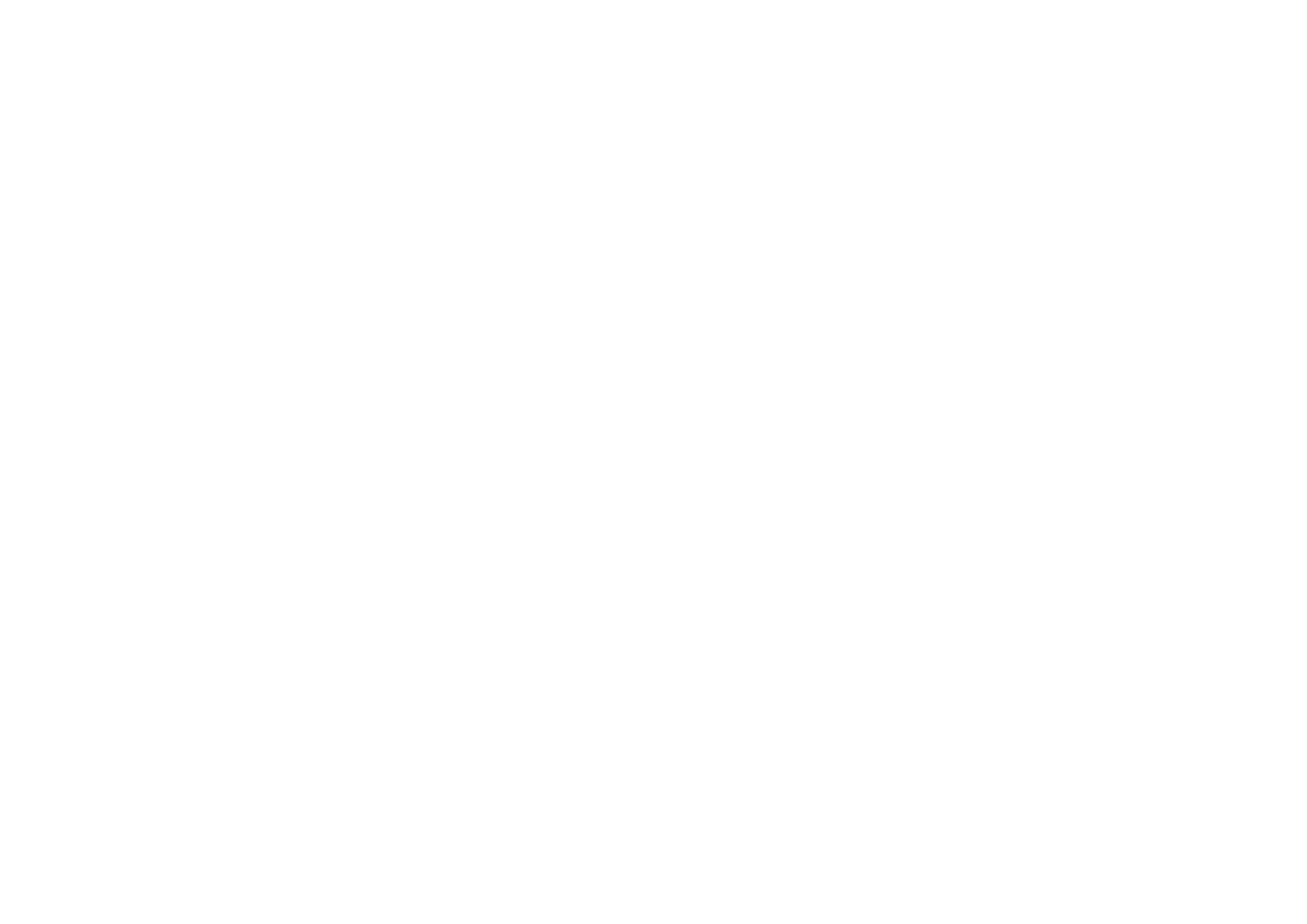## **Appendix 2 – List of new contracts to be developed and delivered in 2018/ 2019**

| <b>Service</b>                               | <b>Estimated Annual</b><br><b>Collaborative</b><br><b>Contract Opportunity</b> | <b>Activity</b>     | Original<br><b>Forecast</b><br><b>Date</b> | <b>Previous</b><br>Forecast<br><b>Date</b> | <b>Delivered</b><br><b>Date</b> | <b>Latest Forecast</b><br>Date if Different   Savings Range | Forecast | <b>Delivered</b><br><b>Savings</b><br>Forecast | <b>Comments</b>                                                                                   |
|----------------------------------------------|--------------------------------------------------------------------------------|---------------------|--------------------------------------------|--------------------------------------------|---------------------------------|-------------------------------------------------------------|----------|------------------------------------------------|---------------------------------------------------------------------------------------------------|
| <b>Vocational Training Service Providers</b> | 2,500,000                                                                      | <b>New Contract</b> | Mar-18                                     | Jun-19                                     | N/A                             |                                                             | 5.5%     |                                                | Opportunity assessment concluded that there is<br>a limited appetite for a collaborative contract |
| Power Tools                                  | 625,000                                                                        | <b>New Contract</b> | Jun-18                                     |                                            | Apr-18                          |                                                             | 5.5%     | 5.8%                                           | Framework is live                                                                                 |
| <b>Boiler Maintenance</b>                    | 10,000,000                                                                     | <b>New Contract</b> | Jul-18                                     |                                            | $Sep-18$                        |                                                             | 5.5%     | 5.8%                                           | Framework is live                                                                                 |
| <b>First Aid Materials</b>                   | 2,000,000                                                                      | <b>New Contract</b> | $Sep-18$                                   | Oct-18                                     | Aug-18                          |                                                             | 5.5%     | 15.0%                                          | Framework is live                                                                                 |
| <b>Commercial Catering Equipment</b>         | 4,000,000                                                                      | <b>New Contract</b> | Oct-18                                     |                                            | $Sep-18$                        |                                                             | 5.5%     | 9.9%                                           | Framework is live                                                                                 |
| Care Home Services for Older People          | 450,000,000                                                                    | <b>New Contract</b> | Jan-19                                     | Apr-19                                     |                                 |                                                             | N/A      |                                                | Strategy in development                                                                           |
| Hot Beverage Machinery & Supplies            | 1,000,000                                                                      | <b>New Contract</b> | Jan-19                                     |                                            | Dec-18                          |                                                             | 5.5%     | 6.3%                                           | Framework is live                                                                                 |
| <b>Energy Advice Services</b>                | 1,000,000                                                                      | <b>New Contract</b> | Jan-19                                     |                                            | Dec-18                          |                                                             | 5.5%     | N/A                                            | Framework is live                                                                                 |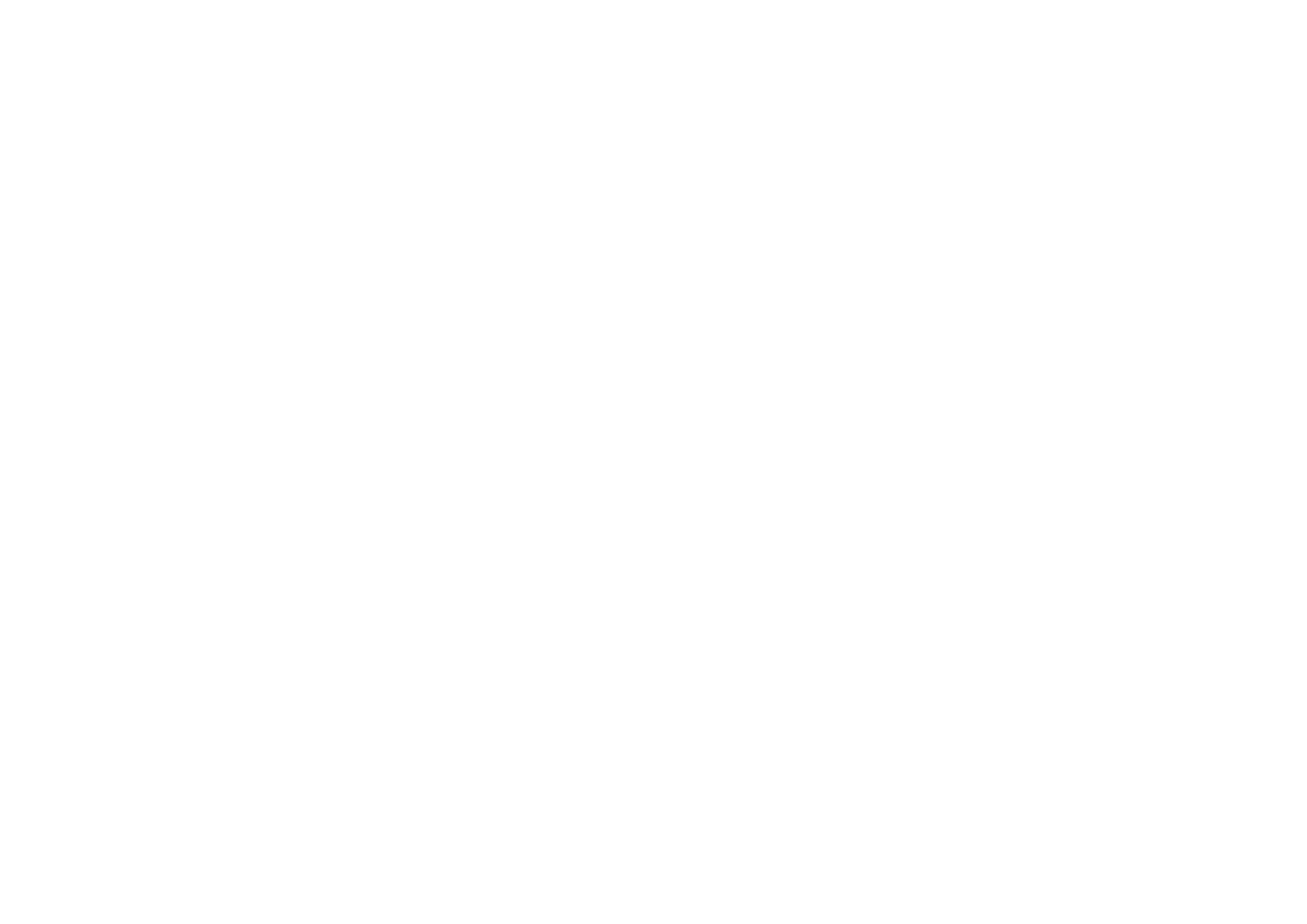**Appendix 3 – Contracts with extension options and contract management activity ongoing in 2018/ 2019**

**Contracts with extension options in 2018/ 19**

| <b>Contract Description</b>                           | <b>Est Annual Value</b> |
|-------------------------------------------------------|-------------------------|
| <b>Bitumen Products</b>                               | £12,000,000             |
| <b>Builds Related Engineering Consultancy</b>         | £10,000,000             |
| <b>Education Materials</b>                            | £17,500,000             |
| <b>Electrical Materials</b>                           | £14,000,000             |
| <b>Fostering &amp; Continuing Care</b>                | £25,000,000             |
| <b>Frozen Foods</b>                                   | £25,000,000             |
| <b>Outdoor Play Equipment and Artificial Surfaces</b> | £17,500,000             |
| <b>Personal Protective Equipment</b>                  | £10,000,000             |
| <b>Plumbing &amp; Heating Materials</b>               | £20,621,122             |
| <b>Waste Disposal Equipment</b>                       | £1,250,000              |

*Contracts which are shaded have been approved for extension*